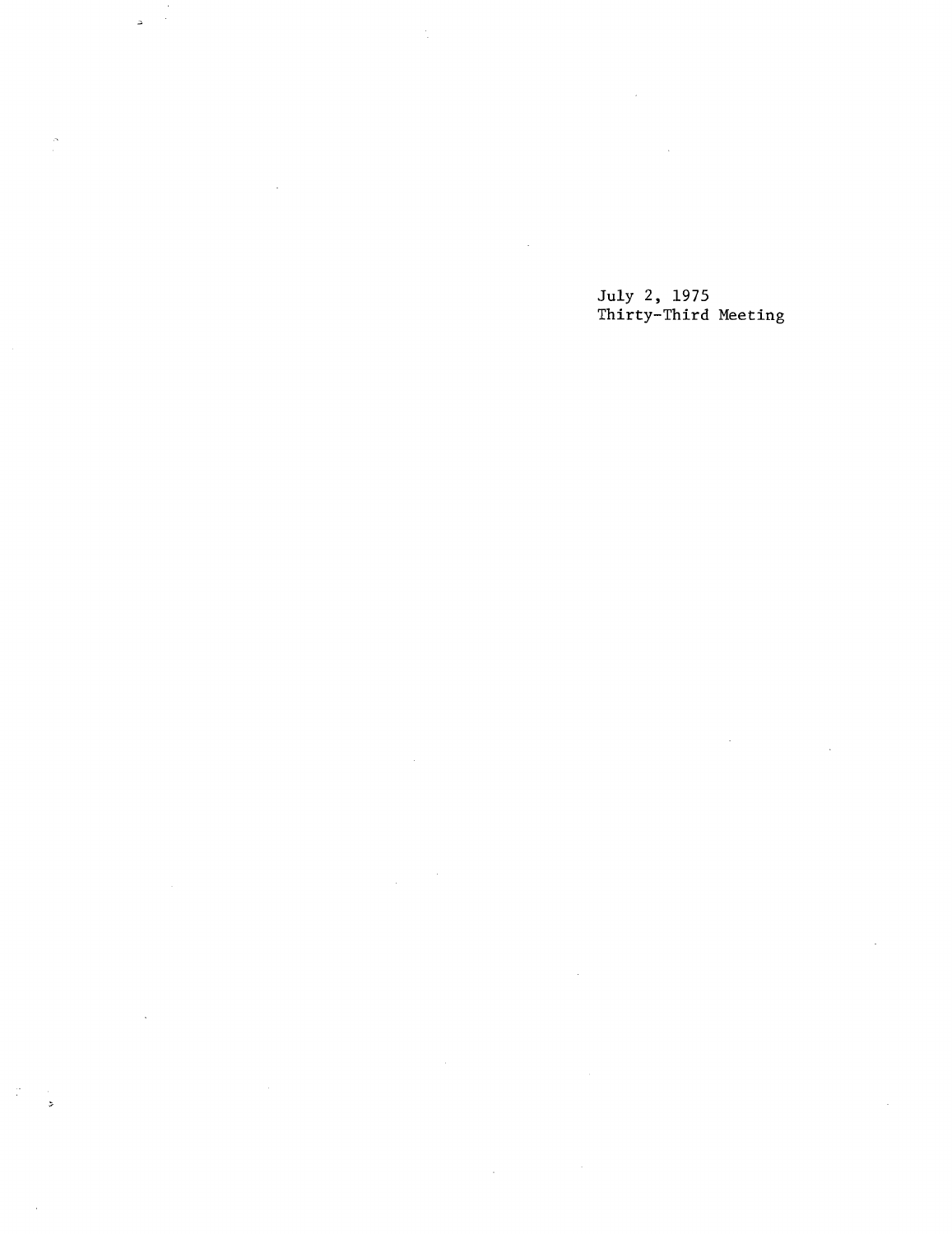#### THE UNIVERSITY OF MANITOBA

# **Inter-Departmental Correspoidence**

|  | DATE June 18, 1975 |
|--|--------------------|
|  |                    |

rdc

| т٥          |  | MEMBERS OF THE EXECUTIVE COMMITTEE OF FACULTY COUNCIL |  |  |  |
|-------------|--|-------------------------------------------------------|--|--|--|
| <b>FROM</b> |  | G. Richardson, Secretary                              |  |  |  |

**SUBJECT:** 

The thirty-third meeting of the Executive Committee of Faculty Council has been called for Wednesday, July 2, 1975 at 9:30 a.m. in the Faculty Conference Room, 250 Allen Building.

#### A G E N D A  $\cdot$

 $1.$ Approval of the minutes of the thirty-second meeting.

- $2.$ Matters Arising Therefrom.
- $3.$ (i) Result of the Chairman's discussion with the Head of the Department of Applied Mathematics on the proposed major program for Applied Mathematics.
	- (ii) Announcement on the award of the Governor General's Medal.
- 4. Consideration of the Departmental comments on a Four Year General Degree Program.
- Determination of a mode of election of members and chairman  $5.$ of the Science Graduate Course Approvals Committee.
- 6. Study and discussion of the Departmental Council By-Laws - Physics, Chemistry and Botany by-laws attached.
- $7.$ Formulate a faculty position on Challenge Exams.
- 8. Consideration of the role of the Standing Committee on Mathematics.
- $9.$ Other Business.

 $/nr$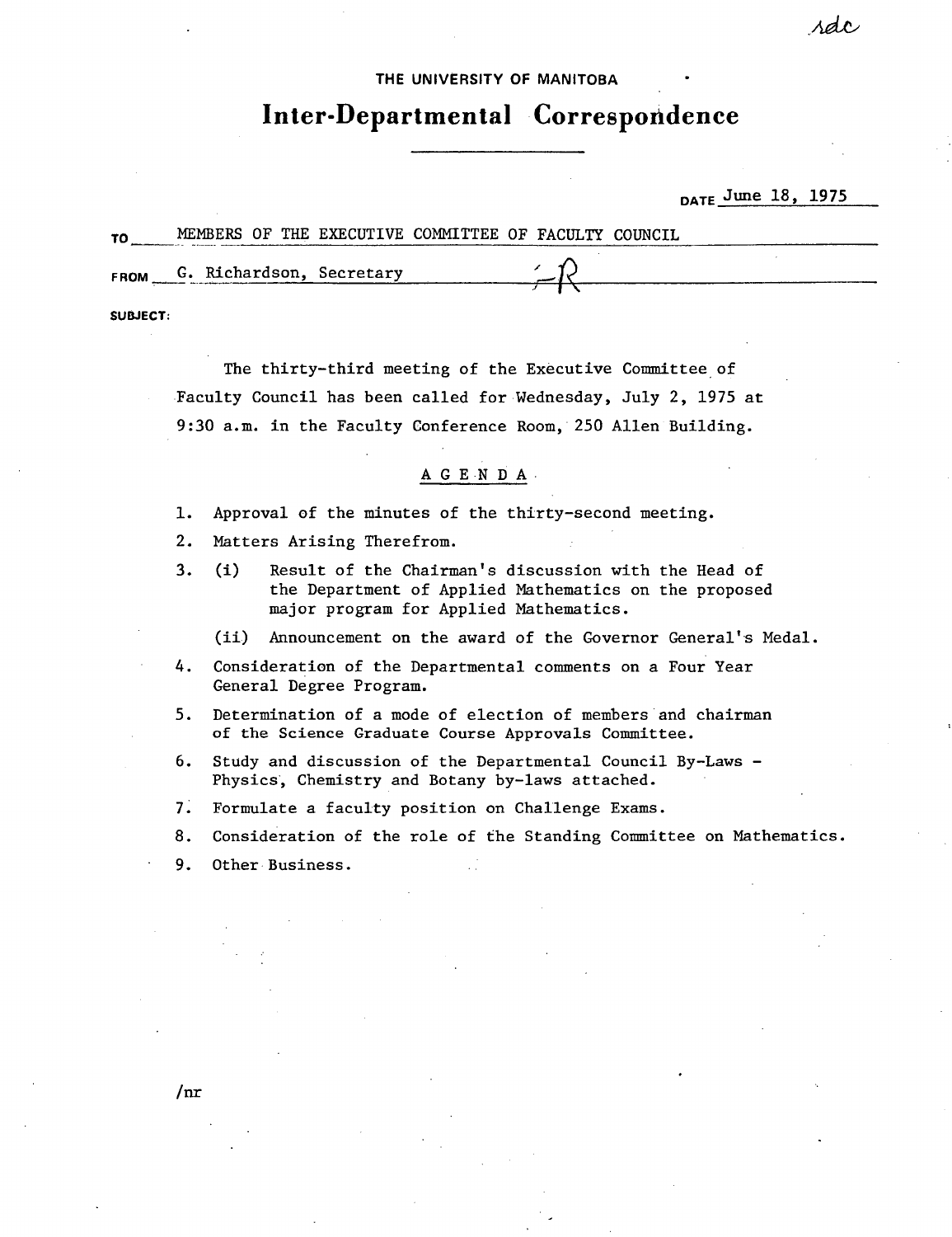The minutes of the thirty-third meeting of the Executive Committee of Faculty Council, held on Wednesday, July 2, 1975 at 9:30 a.m. in the Faculty Conference Room, 250 Allen Building.

<u>Ure</u>

Members Present: Dr. R.D. Connor, Chairman; Dr. N.E.R. Campbell, Dr. H. Duckworth, Dr. J. Berry, Dr. D. Burton, Dr. G.O. Losey, Dr. J. Westmore, Dr. J. Stewart, and Mr. G. Richardson.

Regrets: Dr. K. Stewart.

Visitors: Dr. F.M. Arscott, Dr. T.W. Berry.

- 1. The minutes of the thirty-second meeting held on June 4, 1975 were approved. Burton (Campbell).
- $2.$ There were no matters arising therefrom.
- $3.$ Comments on a definition of a "major".
	- (i) The Chairman read the letter that he had received from the Head of the Department of Applied Mathematics. The letter was written in reply to his discussion with the Head regarding the proposed major program in that department. (The letter is attached to these minutes).

With the approval of the committee the Chairman moved to item 8 of the agenda.

8. Consideration of the role of the Standing Committee on Mathematics.

The Chairman explained that there appeared to be some misunderstandings concerning the duties of this committee. The committee was not a standing committee of Applied Mathematics but rather, as he thought a committee to which requests for mathematics' services or changes in existing services would be directed. To confirm this, he had written the Chairman of the Senate Committee on Rules and Procedures asking for clarification of these duties. At the time of this meeting he had not had a reply back from the Chairman but when he did he would forward the reply on to the members.

On a second matter concerning this committee, the Chairman wondered if in fact the committee's membership, which he himself had set up,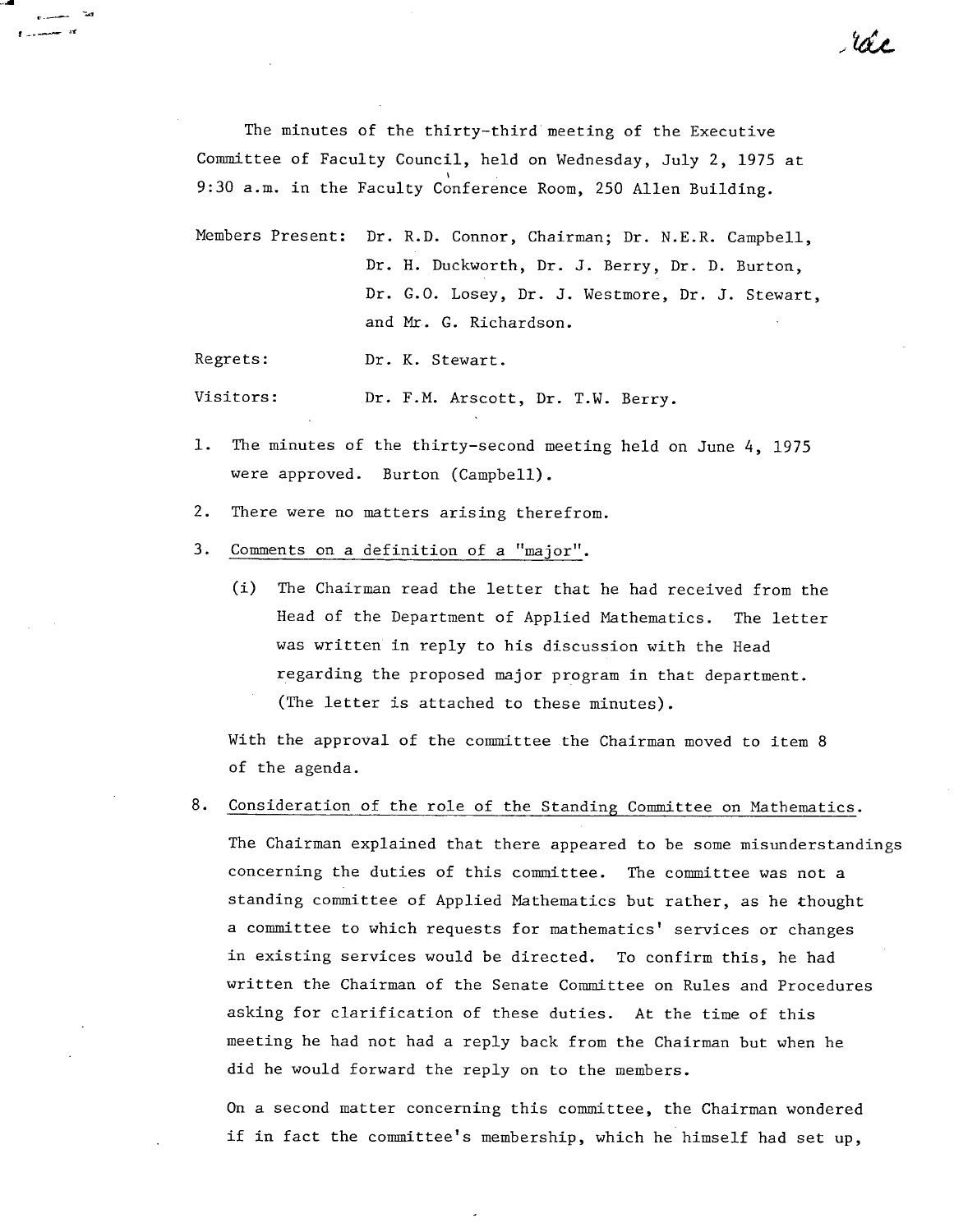adequately represented the mathematics departments or were the departments out numbered. He had thought of increasing the department representatives from 2 to 3 per department. The initial reaction of the Executive Committee was that this would make the membership too large to function efficiently and perhaps the Chairman should consider reducing some of the outside representatives rather than increasing Science's. After a short discussion it appeared that this could not be done either so it was proposed that a sub-committee be established to act as a clearing house for the Standing Committee. The suggested Chairman would be the one Science member-at-large on this committee. This idea was acceptable to the members and the Chairman agreed to approach the tentative Chairman. It was pointed out by Dean Campbell that scheduling of meetings for this sub-committee and the Standing Committee would be critical if the deadlines imposed by Senate were adhered to. The Chairman concurred and said that he would alert the members of both committees as well as the Heads of the departments. For the information of the Executive Committee a list of the membership of the Standing Committee would be circulated.

(ii) The secretary explained that the Governor General's Medal awarded to a Science student at a previous Executive Committee meeting had been awarded in error; the award alternates between the Faculty of Arts and the Faculty of Science and this year it should have been made to an Arts student. This information initiated a discussion on the awards in general, especially the Gold Medal awards. The committee was somewhat irked over the fact that the Faculty of Science, which is the second largest faculty on campus should award only two medals while other smaller faculties, e.g. Engineering, were able to award many more. At the Committee's suggestion the Chairman agreed to do some informal inquiring into the matter.

#### Consideration of the Departmental comments on a Four Year General Degree Program.

The Chairman stated that the replies requested from the departments had now been received and having read them he found their comments

-2-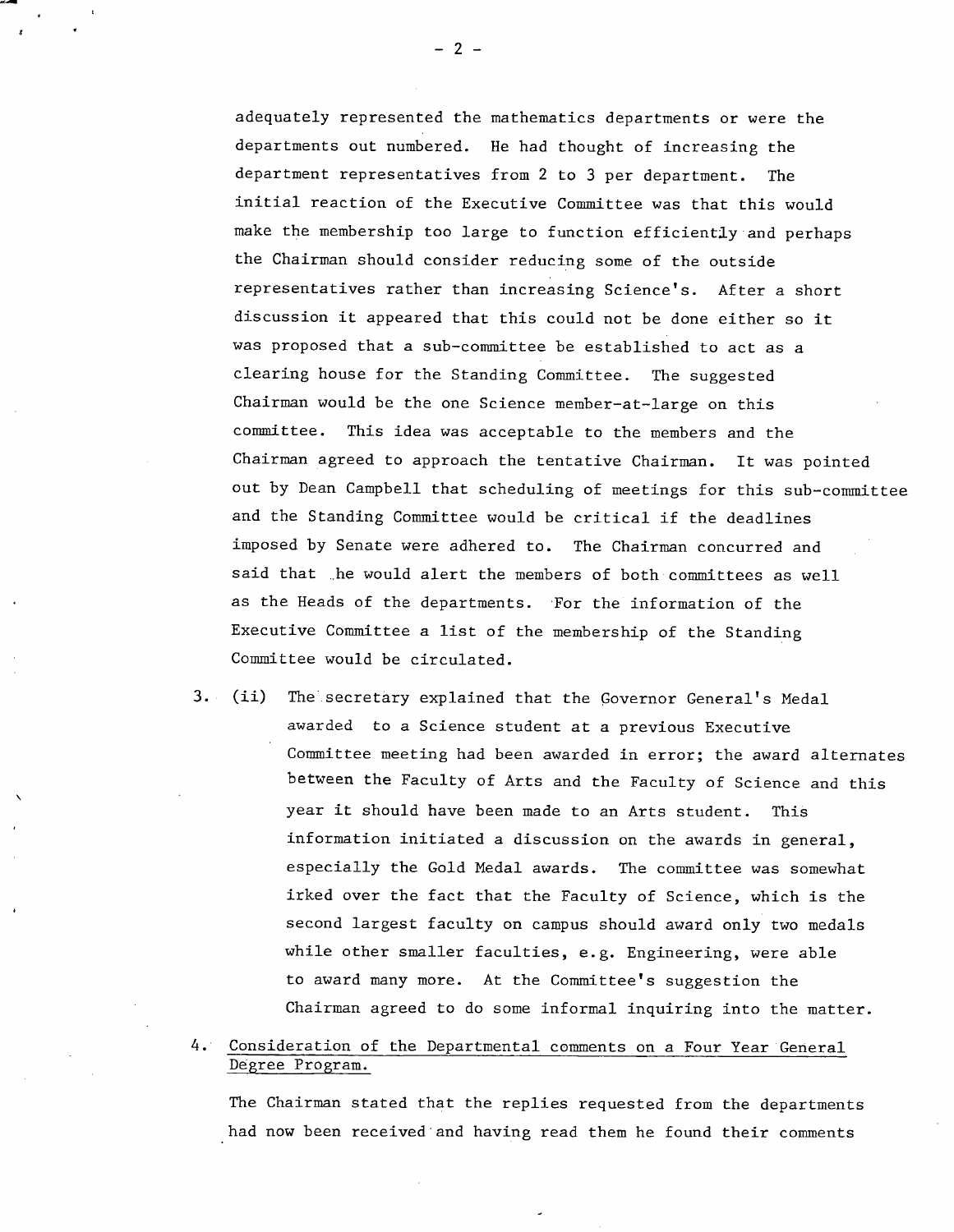quite varied. He suggested that in order to dispose of this matter an ad hoc committee be set up to prepare a faculty position.

The members of the Executive Committee questionned such a procedure. They felt that this would require a substantial amount of work and they wondered whether or not it would be worth it. It was pointed out that the restrictions in money and space now imposed upon departments left them virtually no room for any type of expansion. Unless these were lifted there would be little hope of implementing a program such as the Four Year General Degree. The chances of these restrictions being removed were not good.

The Chairman concurred with this and proposed that he seek the Senate Executive's advice on how to proceed with this matter at this time. The Committee agreed to this.

## 7. Formulate a faculty position on Challenge Exams.

The Chairman stated that the replies from the Science departments on the subject of Challenge Exams were even more varied than those on the Four Year General Degree Program. In addition to this there were questions raised regarding the funding for these exams, the fees to be charged, by whom and how much; U.G.C.'s recognition of the extra work and several others. It was agreed that the Chairman would contact the Chairman of the Committee charged with this matter and raise these questions with him. The Chairman would also seek his advice as to the next move by the Faculty. The information, when received would be passed on to the members.

### 6. Study and discussion of the Departmental Council By-Laws - Physics, Chemistry and Botany.

Three Departmental Council By-Laws were before the committee for their observation and comment; these were from the departments of Chemistry, Physics and Botany.

(i). Physics - The Committee members suggested that item 3 (i) be revised such that it read:

-3-